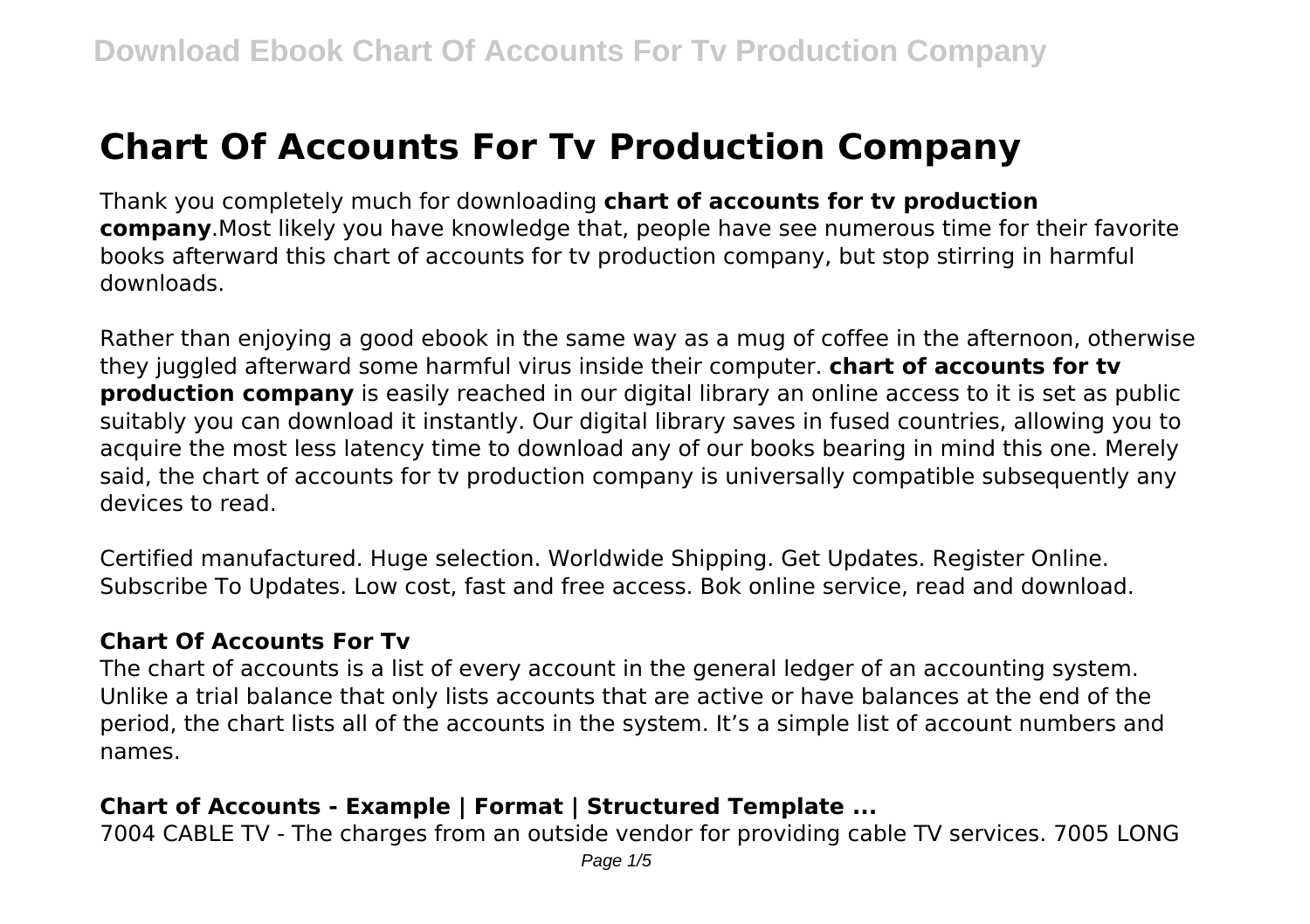DISTANCE - Telephone charges from an outside vendor for long distance calls, including WATS lines. 7006 OTHER COMMUNICATION COSTS - Other communication charges from an outside vendor not defined in this section.

### **Chart of Accounts | Accounting Services (Controller's ...**

Chart of accounts sample. Here's a sample chart of accounts list. This one is for a fictional business: Doris Orthodontics. As you can see on the right, there are different financial statements that each account corresponds to: the balance sheet and the income statement.Here's what that means.

## **Chart of Accounts: A Simple Guide (With Examples) | Bench ...**

Number of Accounts Needed. Depending on the size of the company, the chart of accounts may include either few dozen accounts or a few thousand accounts. Whereas, if a company is more sophisticated, then the chart of accounts can be either paper-based or computer-based.In conclusion, the standard chart of account is useful for analyzing past transactions and using historical data to forecast ...

# **Standard Chart of Accounts | Sample COA • The Strategic ...**

Categories on the Chart of Accounts. Each of the accounts in the chart of accounts corresponds to the two main financial statements, i.e., the balance sheet and income statement. Balance sheet accounts. Theses accounts are required when creating a balance sheet for the business. Balance sheet accounts comprise the following: 1. Asset accounts

## **Chart of Accounts - Definition, How to Set Up, Categories**

The chart of accounts is an organized list of accounts or "buckets" in which to record accounting transactions. Without a chart of accounts, it would be impossible to see at a glance what accounts are available to record a transaction into. Tags. InterimCFO ChartOfAccounts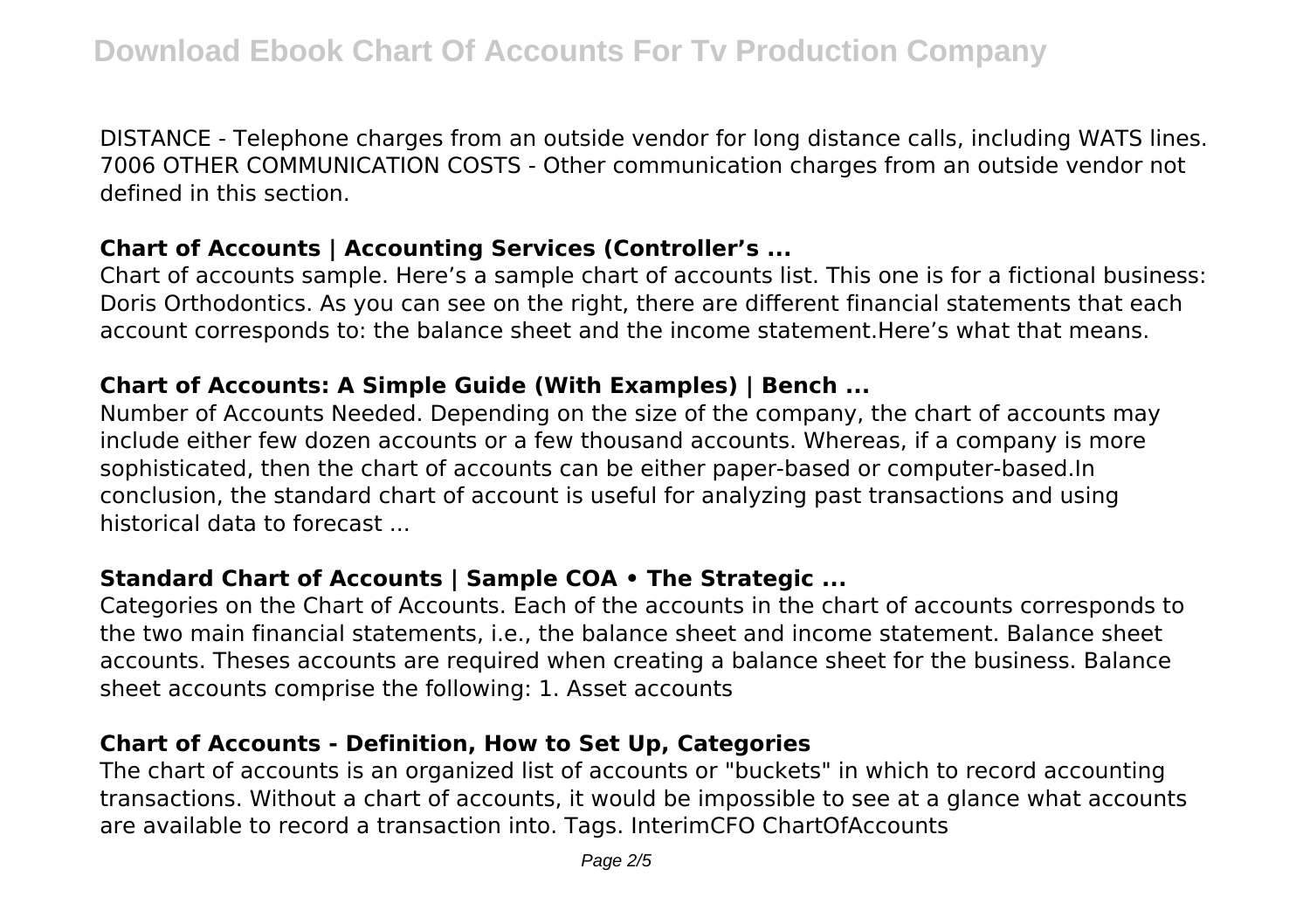ManagementAccounting.

# **7 Steps to Structure a World-class Chart of Accounts | Toptal**

Typically, a chart of accounts will have four categories. The four primary groups in a standard chart of accounts are: Asset accounts Liability accounts Income accounts Expense accounts Within each category, line items will distinguish the specific accounts. Each line item represents an account within each category. Some may also display equity ...

## **How to organize your chart of accounts | QuickBooks**

Aug 24, 2016 - Explore Richard Kelly's board "Chart of Accounts" on Pinterest. See more ideas about Chart of accounts, Accounting, Chart.

# **20+ Best Chart of Accounts images | chart of accounts ...**

Introduction to Chart of Accounts. A chart of accounts is a listing of the names of the accounts that a company has identified and made available for recording transactions in its general ledger.A company has the flexibility to tailor its chart of accounts to best suit its needs, including adding accounts as needed.

# **Chart of Accounts | Explanation | AccountingCoach**

A chart of accounts (COA) is a financial organizational tool that provides a complete listing of every account in the general ledger of a company, broken down into subcategories.

# **Chart of Accounts (COA) Definition**

This is the default chart of accounts we use for Simple Restaurant Accounting. It includes all the accounts we believe the average restaurant will need, and combines some common accounts that are rarely used by smaller businesses. It has inventory and cost of goods categories broken down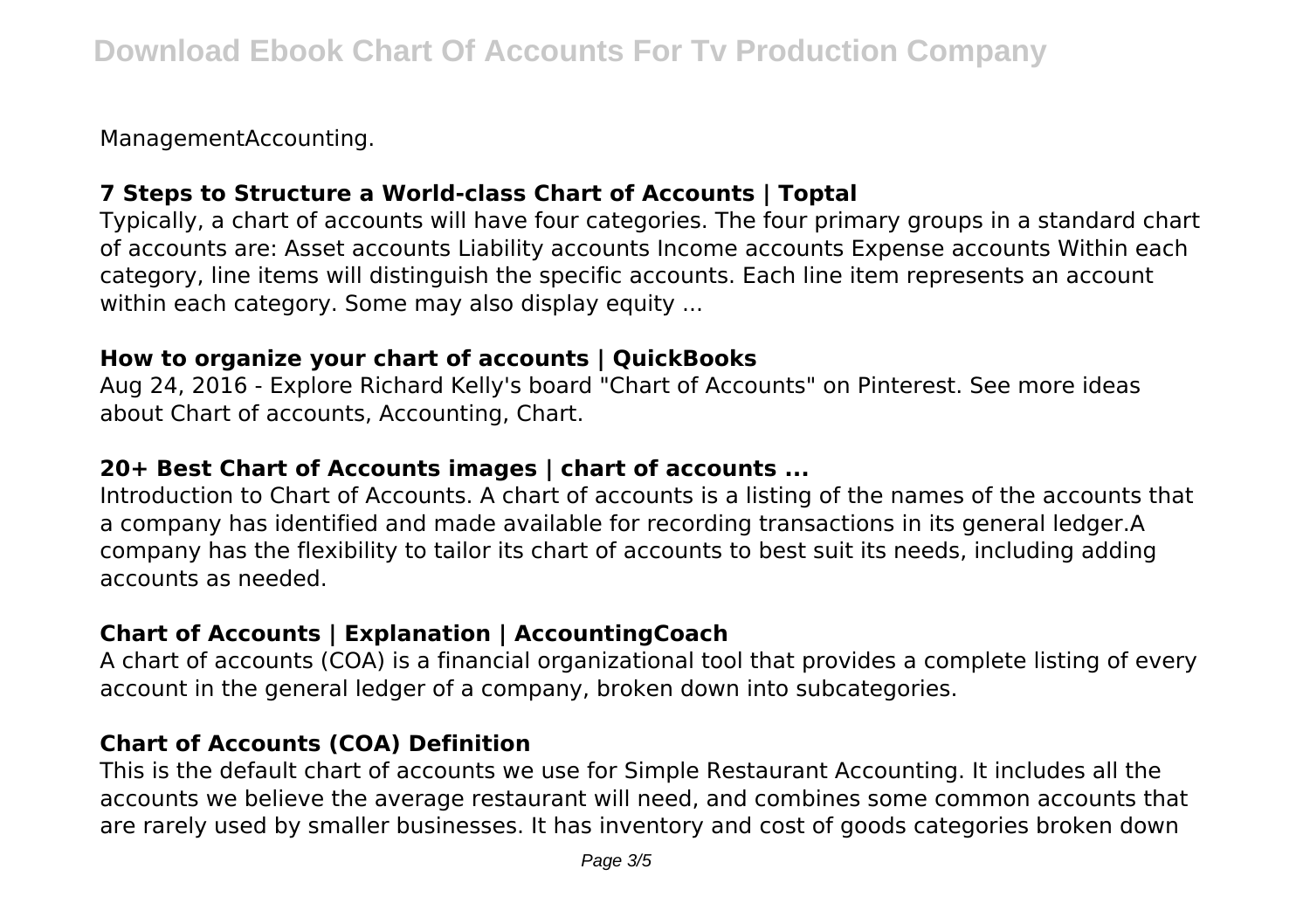by food type, such as meat, dairy, and produce.

## **Chart of Accounts for Restaurants | Simple Restaurant ...**

A Chart of Accounts is a list of all of the accounts used by an organisation in its financial reporting. The Chart of Accounts is used by the organisation's financial accounting software to collate all the data into financial reports and financial statements that can be used by the leadership of the business.

#### **What Is A Chart of Accounts, and Why Should You Care ...**

Go to Settings > Data/Import > Import accounts. Click Import Chart of Accounts. Browse for the file to import. Click the Upload Chart of Accounts (CSV) button. Default account codes. Brightpearl automatically posts accounting entries as actions are performed, such as invoicing, shipping and stock corrections.

## **Chart of accounts and account codes – Brightpearl Help Center**

A mostly comprehensive list of common general ledger accounts. In accounting, account titles are the names given to the various categories used to keep track of a businesses finances.

# **A List of Account Titles In Accounting | The Motley Fool**

CALIFORNIA CHART OF ACCOUNTS CALIFORNIA FILM & TELEVISION TAX CREDIT PROGRAM 2.0 CALS issued prior to July 1, 2016 QW = Qualified Wages  $OE =$  Qualified Expenditures VU = Visual Effects (For bonus points) NQ = Not-Qualified INDEPENDENT PROJECTS and Relocating TV Series Revised May 2017

# **CALIFORNIA CHART OF ACCOUNTS**

CALIFORNIA CHART OF ACCOUNTS CALIFORNIA FILM & TELEVISION TAX CREDIT PROGRAM 2.0 QW